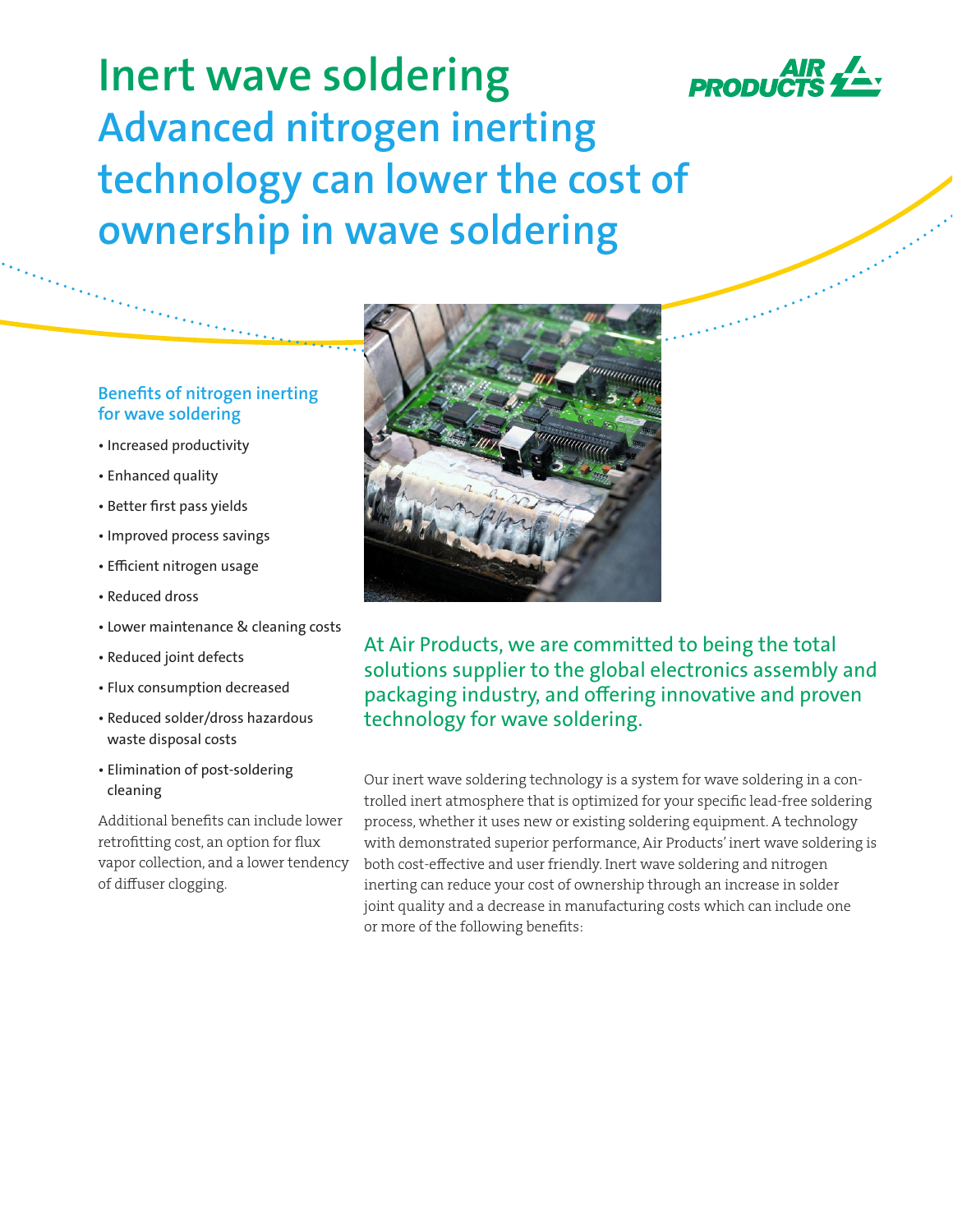## **Benefits of nitrogen inerting for wave soldering**

- Reduced oxygen in the soldering atmosphere leads to a reduction in solder joint defects such as shorts and icicles
- Improved solder wetting = increased plated through hole top side fillet with greater wetting force and decreased wetting time
- Enables implementation of no clean flux processes, reducing the volume of flux per board and allowing the use of less active flux chemistry
- Dramatic reduction in dross formation = less cleaning, reduced equipment maintenance expense, reduced materials cost, and increased productivity
- Minimization of solder ball formation
- Wider process window and increased uptime





### **Figure 2: Inert Atmosphere Reduces Defects In Many Categories**

#### **Figure 1: Solder Defect Comparison Between Air and Nitrogen**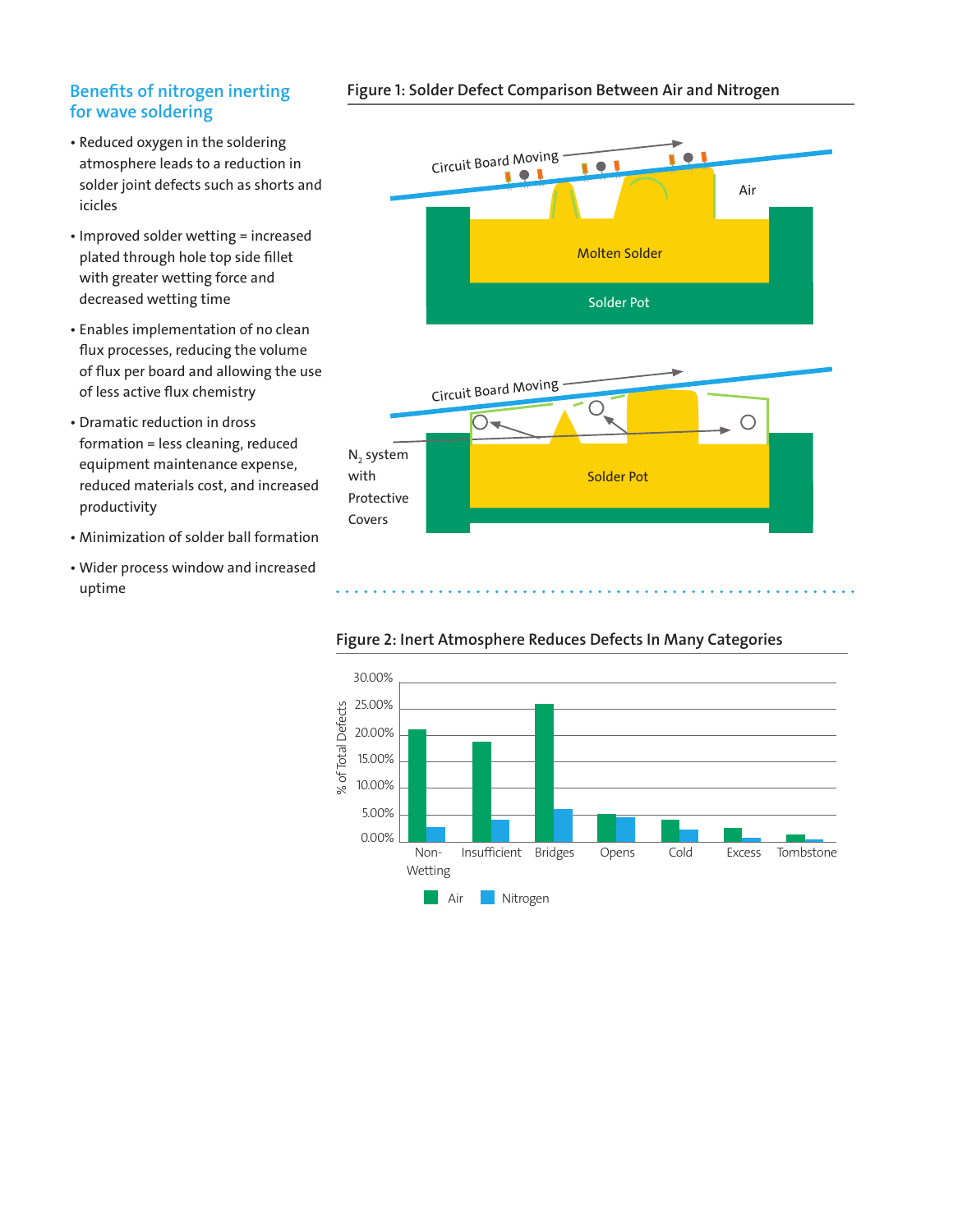

**FIgure 3: Results From Implementing Nitrogen Inerting At One Customers Site.**

| Item                       | Reduction<br>Rate | Savings/Day<br>(NTD) | Cost of<br>Inerting<br>System (NTD) | Savings/Month<br>(NTD) |
|----------------------------|-------------------|----------------------|-------------------------------------|------------------------|
| Dross                      | 53%               | 2100(A)              |                                     | 46,200 (B)             |
| <b>Cleaning Hours</b>      | 60%               | 375 $(C)$            |                                     | 8,250                  |
| Flux                       | 10%               | 50                   |                                     | 1.100                  |
| PTH Fill Improvement       | $0\%$             | $0\%$                |                                     | 0                      |
| <b>Bridging</b>            | 25%               |                      |                                     |                        |
| Sub Total                  |                   |                      |                                     | 55,500                 |
| <b>Monthly Costs</b>       |                   |                      | 9,750                               |                        |
| <b>Total Savings/Month</b> |                   |                      |                                     | 45,800                 |

**Figure 4: Process Diagram of Air Products Inert Wave Soldering System**

# **Proven results**

Air Products' inert wave soldering technology has yielded dramatic results for leading electronics assembly companies around the world, with more than 50 units installed in Europe, Asia and Mexico. At an Asian-based electronic assembly firm, it reduced key defects by 90% and dross formation by 96% in day-on-day production rates.



Oxygen Distribution



Nitrogen Flow Field